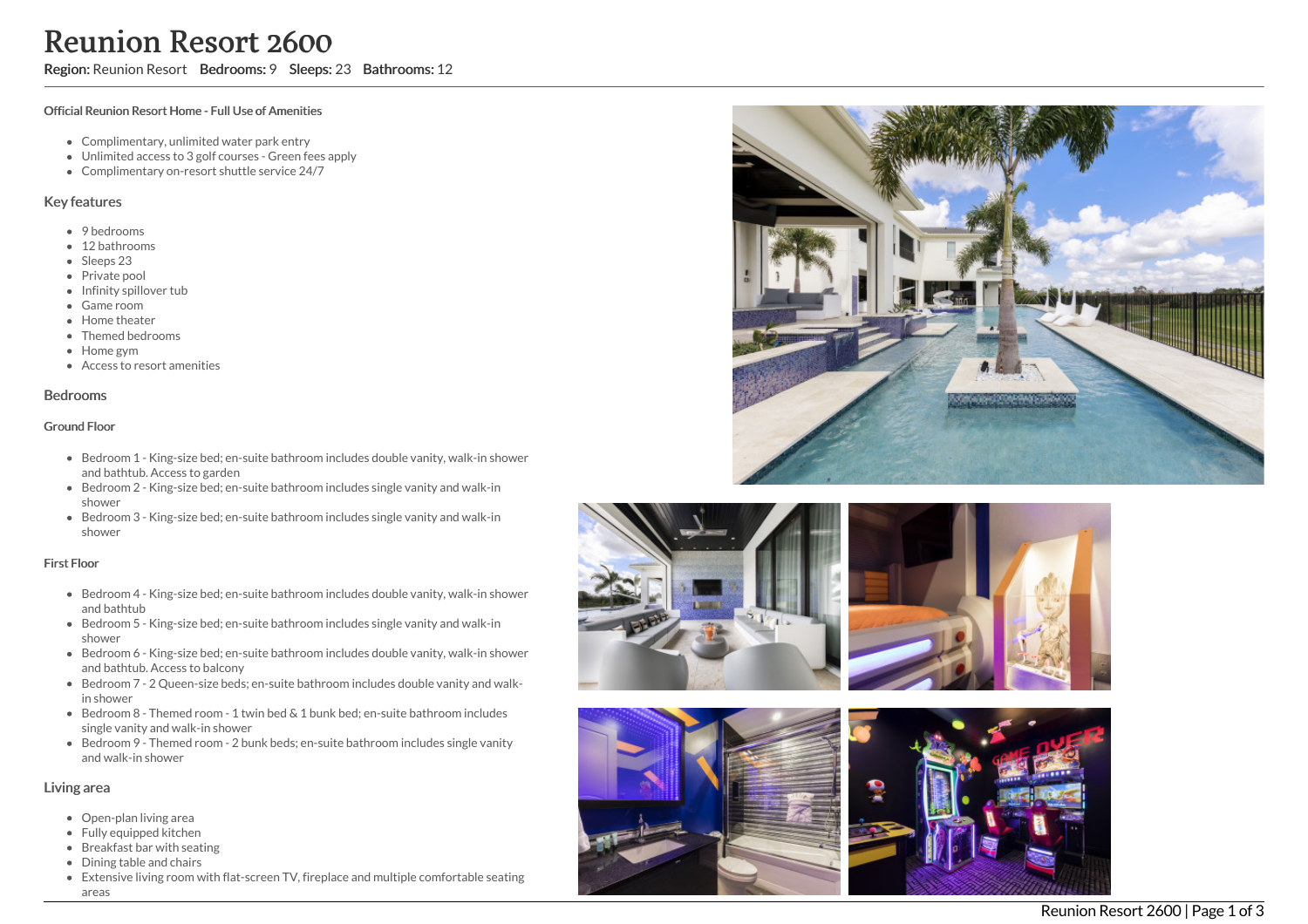- Wet bar with seating
- Access to garden

### Pool area

- Private pool with swim up bar
- Infinity Spillover tub
- Sunloungers
- Wet bar with seating and flat-screen TV
- Summer kitchen with grill
- Multiple comfortable seating areas
- Outdoor home theater
- Outdoor heaters
- Cabana with firepit (available for an additional fee)
- Flat-screen TV and comfortable seating
- Multiple alfresco dining areas
- Event lawn with croquet, putting green and badminton

## Home entertainment

- Flat-screen TVs in living areas and all bedrooms
- Home gym with nordic track, exercise bike and treadmill
- Home theater with cinema-style seating and projector screen
- Themed computer games room with arcade video games
- Sports themed loft area with projector screen, pool table, bubble ice hockey, bar area and comfortable seating. Access to balcony with foosball and air hockey table
- Golf simulator
- Themed kids playroom with flat-screen TV

## General

- Air conditioning throughout
- Complimentary wifi
- Bedding and towels in clu d e d
- Private parking

## Laundry room

- Washer and dryer
- Iron and ironing board

# Children's equipment available for hire

- C rib
- Stroller
- Hig h c h air
- Pack and play

# Places of interest

- Golf course 1 mile
- S u p e r m a r k e t 1 mile
- Shopping mall 2 miles
- Disney World 6 miles
- S e a w o rld 1 5 mile s
- Universal Studios 21 miles
- Legoland 25 miles
- Airport 27 miles